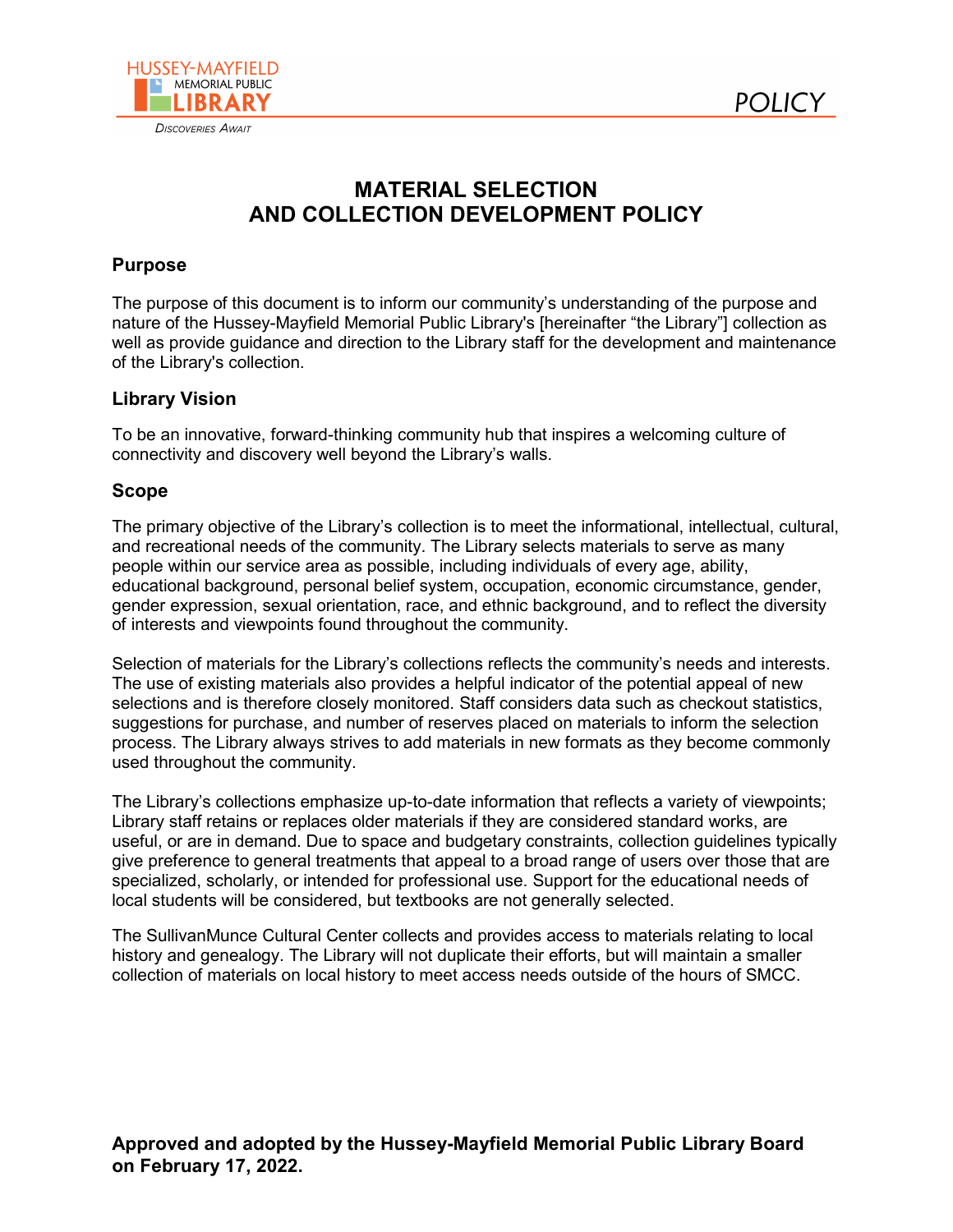



**DISCOVERIES AWAIT** 

#### **Material**

The Library selects representative material encompassing various points of view, so that the free individual may examine a variety of presentations and make his or her own decisions. The Library does not promulgate particular beliefs or views, nor is the selection of any given material equivalent to endorsement of the creator's views. The Library seeks to provide materials that represent differing approaches to sometimes controversial issues. Library staff does not make selection decisions on the basis of any anticipated approval or disapproval, but on the merits of the work in relation to building the collection and serving the diverse needs and interests of the community. Materials will not be excluded from the collection solely on the basis of depictions or descriptions of violence, sexual acts, or objectionable language.

# **Responsibility for Selection and Management**

Ultimate responsibility for materials selection rests with the Executive Director who operates within the policies determined by the Board of Trustees [hereinafter "the Board"]. The Executive Director delegates the selection and management of materials and development of the collection on a day-to-day basis to Library staff.

# **General Selection Guidelines**

Collection Development staff uses their training, knowledge, and expertise, along with the following factors to consider when selecting materials for the collection:

- Extent of current or anticipated popular demand, professional reviews, and publicity
- Relevance to community needs and interests
- Suitability of subject, writing or artistic style, and reading level for the intended audience
- Reputation and qualifications of the author, artist, publisher, or producer, with preference generally given to titles vetted by the editing and publishing industry
- Current or historical significance of the author or subject
- Local significance of the author or subject
- Relationship to the existing collection
- Value of material in relation to cost
- Availability from established library vendors
- Library materials budget
- Suitability of format for library circulation and use
- Availability and accessibility of the same materials from another library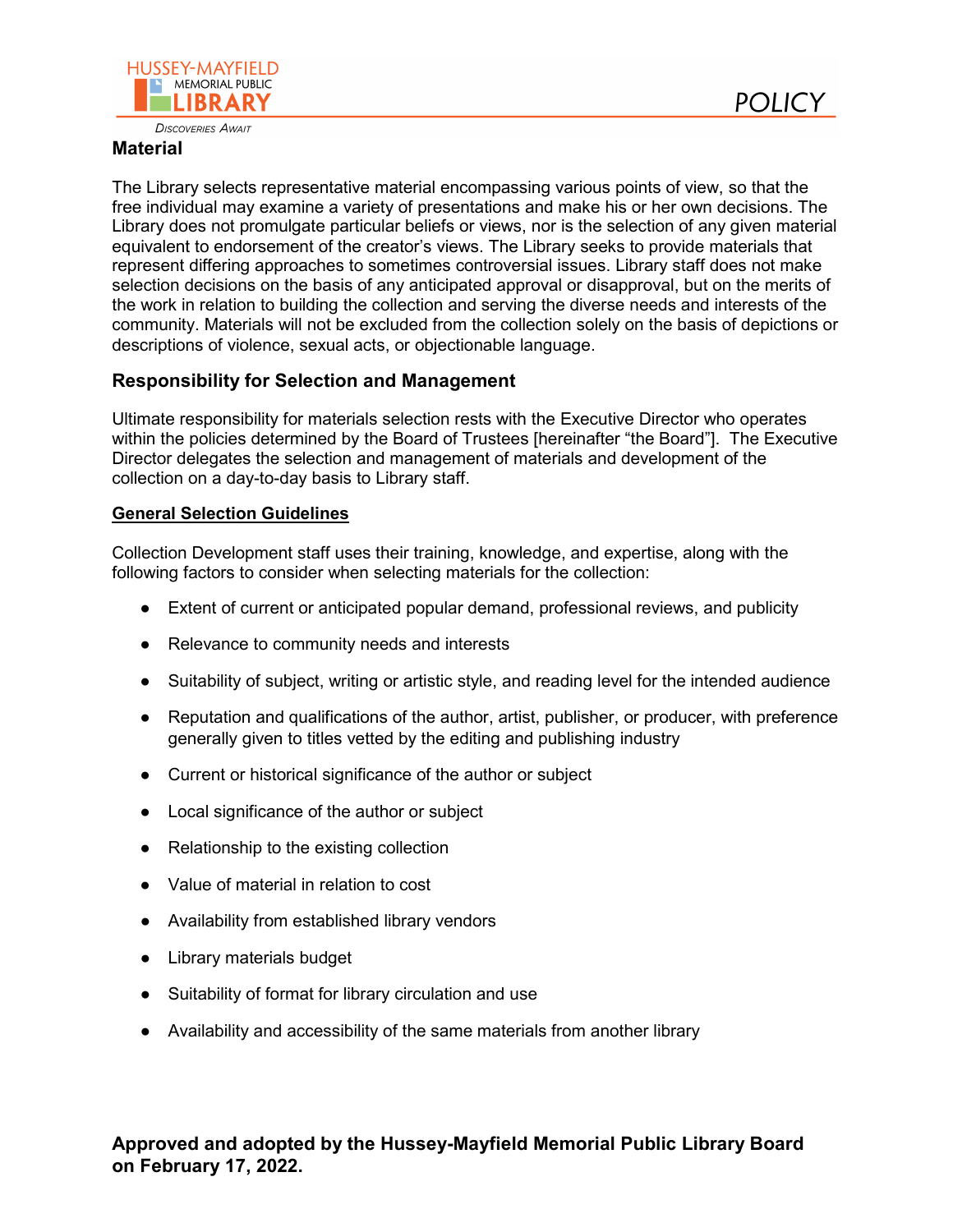

#### **DISCOVERIES AWAIT**

#### **Recommendations from the Public**

Library staff gives serious consideration to suggestions from the public concerning possible purchase of materials and uses the same guidelines that inform decisions on all other materials the Library purchases. Patrons can submit suggestions using a form made available to facilitate this process.

### **Duplicates**

To meet demand, the Library may purchase materials in quantity for mass use and limited retention. Multiple copies of items anticipated to be in high demand may be purchased in the initial order. In addition, the Library purchases additional copies of materials based on a ratio of reserves to copies.

#### **Review Sources**

Staff uses reviews from professionally recognized publications as their primary source for materials selection. Additionally, library staff may consult standard bibliographies, booklists by recognized authorities, and the advice of experts in specific subject areas.

#### **Self-published materials**

Staff may select self-published materials when they meet the same guidelines as other materials purchased for the collection.

#### **Formats**

Materials are purchased in a variety of formats. Library staff monitor the development of new formats and, within budgetary and technical limitations, adds these to the collection. Choice of formats will be based on patron demand, availability of items in the format, community trends, cost, maintenance needs, product development, and positive critical reviews.

# **Gifts and Tax Deductions**

The Library accepts gifts or donations of books or other materials with the understanding that they may be used or disposed of as Library staff determines is appropriate, using the guidelines set forth in this policy for the purchase and maintenance of materials. Staff also considers the costs associated with processing materials for use in the collection as well as the condition of the gift material. Gifts that Library staff chooses not to add to the collection may be given to the Friends of the Hussey-Mayfield Memorial Public Library, or occasionally the Hussey-Mayfield Memorial Public Library Foundation, for sale or promotional use. Under existing law, gifts to libraries may be deductible; the deductibility is governed by the provisions of the Internal Revenue Code. Library staff shall not provide appraisals or establish value. Valuation of the gift is the responsibility of the donor.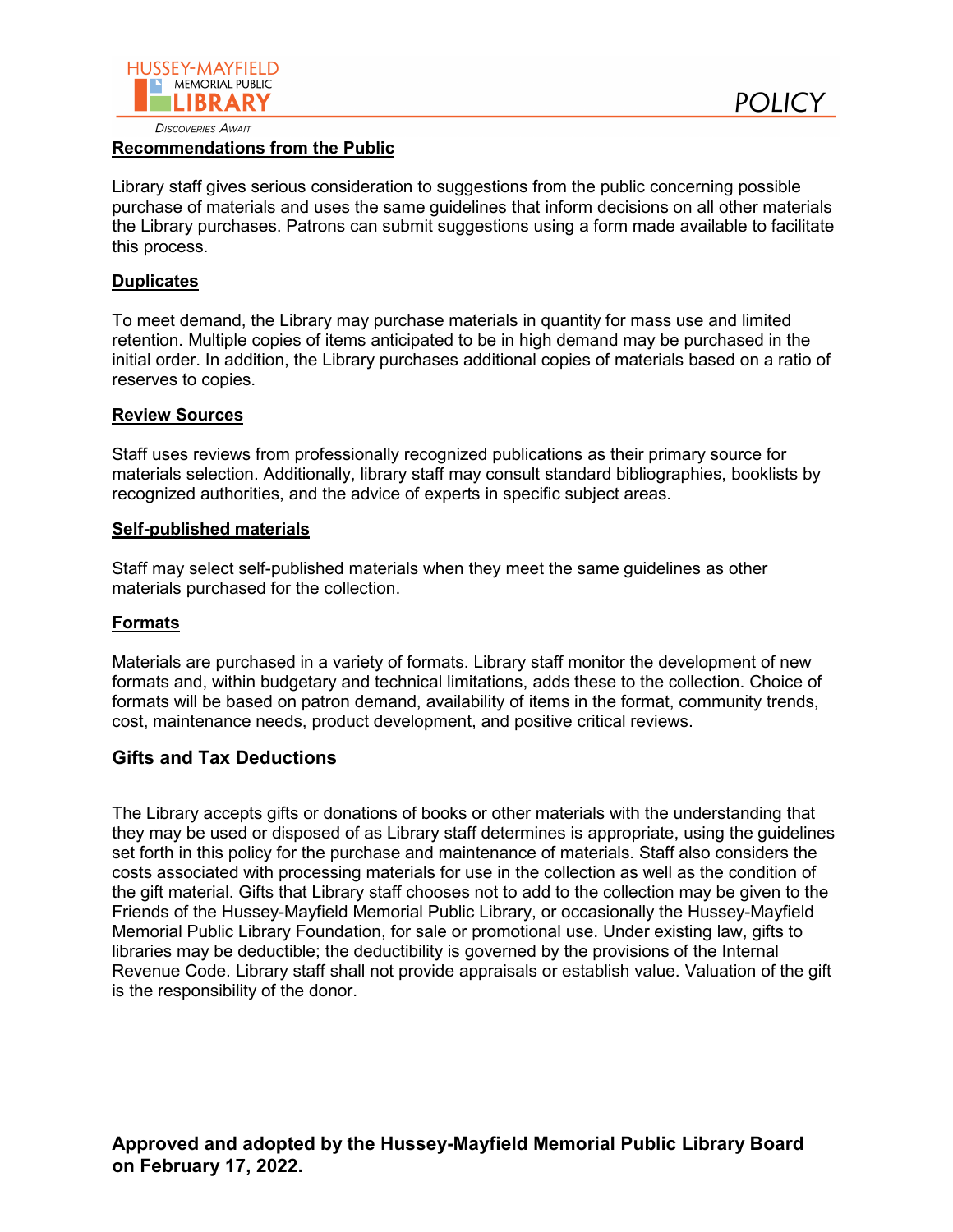

# **Interlibrary Loan**

The Library cooperates with the system through the Indiana State Library to provide interlibrary loan service to our patrons. Interlibrary loan is not intended as a substitute for providing books and other materials in frequent demand, but as a means to supplement the collection by providing access to those materials which are less frequently requested, no longer available for purchase, or outside the guidelines set forth in this collection development policy.

**POLICY** 

# **Access to Materials**

# **Precepts of Freedom**

The Board and staff believe that the right to read and view is an important part of the intellectual freedom that is basic to democracy. The American Library Association's Freedom to Read Statement, Freedom to View Statement, and the Library Bill of Rights guide the Library in the selection of materials for its collections. The Library is a unique public institution charged with being an unbiased repository of recorded expression. Any attempt by a group or individual to remove items from the collection, or to add items not meeting standards set by this policy, shall be treated with the utmost seriousness by Library staff and the Board. Censorship is an individual matter and that—while anyone is free to reject books or materials of which they disapprove—they cannot censor or restrict the freedom of others. The Board has a legal responsibility for the collection and its protection under the First Amendment of the Bill of Rights of the United States Constitution. All public libraries contain materials that some patrons may find objectionable. Libraries may omit from the collection materials that some patrons feel are important. In either case, the library has procedures that patrons may use in requesting the reconsideration of materials.

#### **Access**

The Library assures free and open access to its holdings. Children and teens may use all collections of the Library. Responsibility for reading and viewing activity of children and teens rests with their parents and legal guardians. The Library does not intrude on that relationship.

Processing and shelving of materials does not reflect a value judgment. The Library uses directional and informational labelling to make it easier for patrons to locate and select materials; we do not use labels to discourage use or suggest moral or doctrinal endorsement. The Library shelves all materials in their proper order on open shelves freely and easily accessible to the public, with the exception of a limited number of materials for professional use by library staff.

#### **Process for Reconsideration of Library Materials**

A patron may request reconsideration of a library item by completing a Request for Reconsideration of Library Materials form. Within thirty (30) days of receipt of the completed form, the Executive Director will send a written response to the patron. The material in question will stay in the collection during the reconsideration process.

**Approved and adopted by the Hussey-Mayfield Memorial Public Library Board on February 17, 2022.**